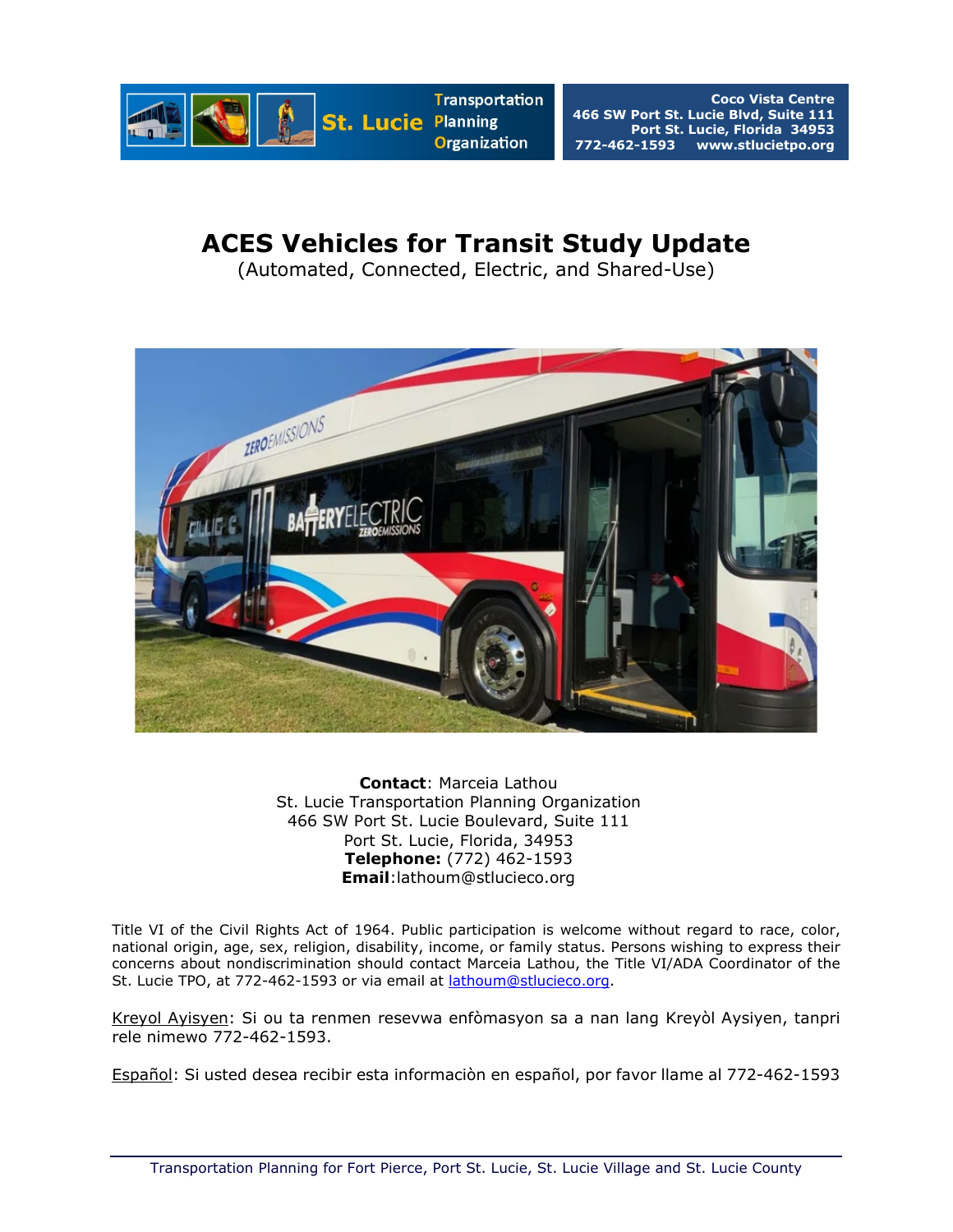# **ACES Vehicles for Transit Study Update**

### **INTRODUCTION**

Automated, Connected, Electric and Shared-Use (ACES) vehicles are transforming the urban landscape. Due to the swiftness of change, transit agencies must collaborate with a broad range of transportation partners to encourage the safe development, testing and deployment of ACES vehicles.

In 2019, the St. Lucie TPO conducted an ACES Vehicles for Transit Study. One of the purposes of the Study was to assist St. Lucie County in preparing its transit system for ACES by developing recommendations to be incorporated into the County's strategic plans.



Several recommendations in the 2019 ACES Vehicles for Transit Study called for electrifying the County's bus fleet. Buses are considered good candidates because they have fixed routes and the buses spend the rest of

their day in locations where they are able to charge. The purpose of this update to the 2019 study is to keep abreast of changes in the rapidly evolving electric vehicle industry and to make specific recommendations on the electrification of the County's public transportation fleet.

#### **WHAT IS AN ELECTRIC VEHICLE (EV)?**

There are three basic types of EVs: All-electric vehicles (AEVs), hybrid-electric vehicles (HEVs), and plug-in hybrid electric vehicles (PHEVs).

AEVs run only on electricity; when the battery becomes depleted, it must be recharged. EVs always operate in all-electric mode and currently have typical driving ranges of about 200+ miles.

HEVs are powered by an internal combustion engine and an electric motor that uses energy stored in a battery. The battery pack and electric motor provide supplemental power. The vehicle is fueled with gasoline to operate the internal combustion engine, and the battery is charged through regenerative braking, not by plugging in.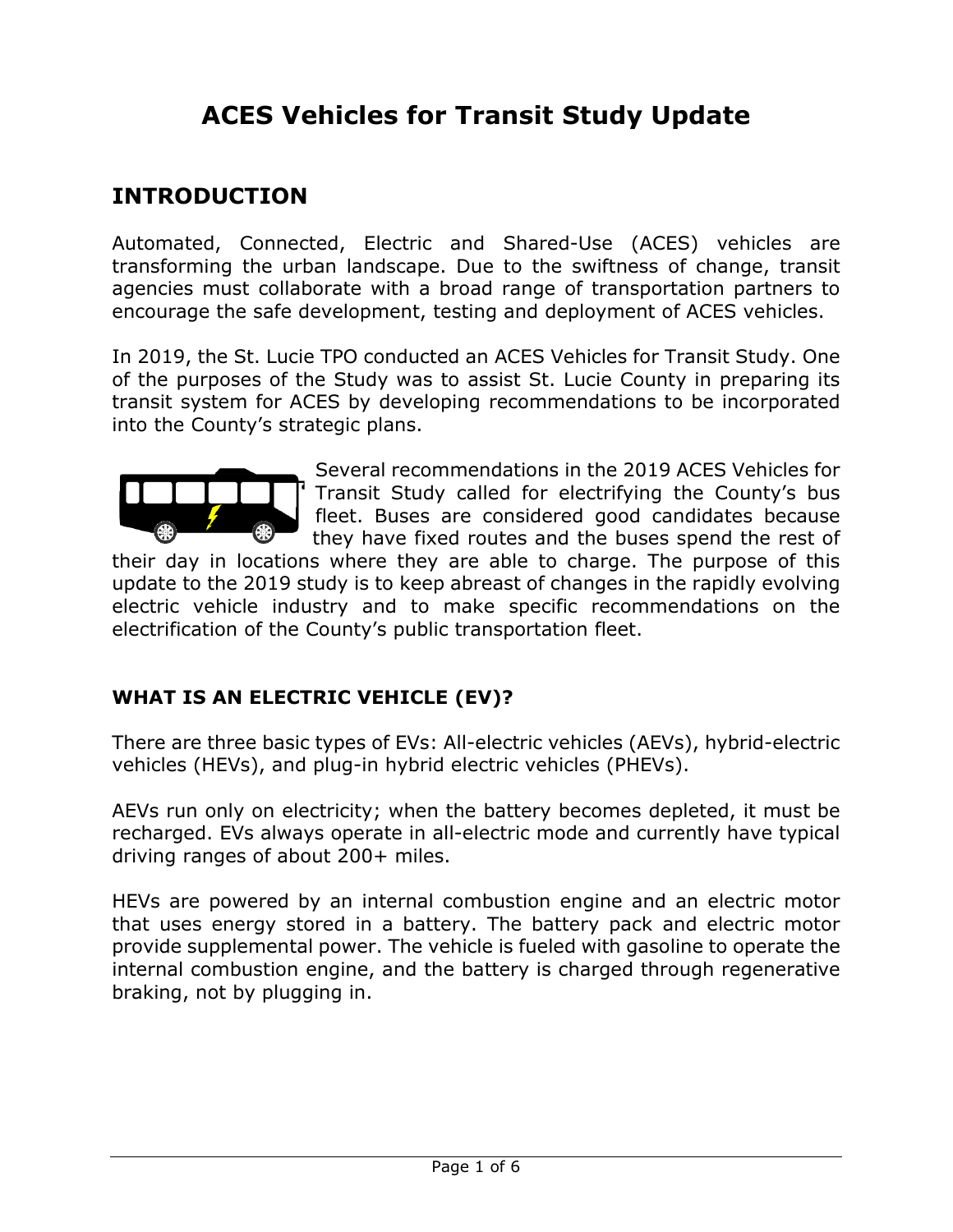PHEVs use both gasoline and electricity as fuel sources, so they have a battery, an electric motor, a gasoline tank, and an internal combustion engine. This allows drivers to use electricity as often as possible while also being able to rely on gasoline-powered propulsion when needed. Most PHEVs can travel a specific range of mileage on electricity alone, and then will operate solely on gasoline.



## **ELECTRIC VEHICLE CHARGING INFRASTRUCTURE**

Although the majority of EV owners charge their vehicles at home or at the workplace, public charging stations can increase the daily useful range of EVs and reduce the amount of gasoline consumed by hybrids.

|                                | Level 1 (120v)                                                                                                                                                                      | <b>Level 2 (240v)</b>                                                                                                                                           | Direct-current (DC) Fast<br><b>Charging</b>                                                                        |
|--------------------------------|-------------------------------------------------------------------------------------------------------------------------------------------------------------------------------------|-----------------------------------------------------------------------------------------------------------------------------------------------------------------|--------------------------------------------------------------------------------------------------------------------|
| Charging<br><b>Options</b>     |                                                                                                                                                                                     |                                                                                                                                                                 |                                                                                                                    |
| How fast do<br>they<br>charge? | 2-5 miles per 1 hour of<br>charging                                                                                                                                                 | 10-20 miles per 1 hour of<br>charging                                                                                                                           | At least 60 miles per 20<br>minutes of charging.<br>Charging time may be<br>shorter depending on station<br>power. |
| Where can I<br>find them?      | In your<br>house/garage<br>Possibly at your<br>۰<br>apartment/condo<br>and workplace<br>No need to install<br>$\bullet$<br>anything; most<br>automakers<br>provide charger<br>cords | In your<br>house/garage (You<br>will need<br>additional<br>equipment)<br>Possibly at your<br>apartment/condo<br>and workplace<br>At public charging<br>stations | At public charging<br>stations<br>Limited availability,<br>though becoming<br>more common<br>Source: epa.gov       |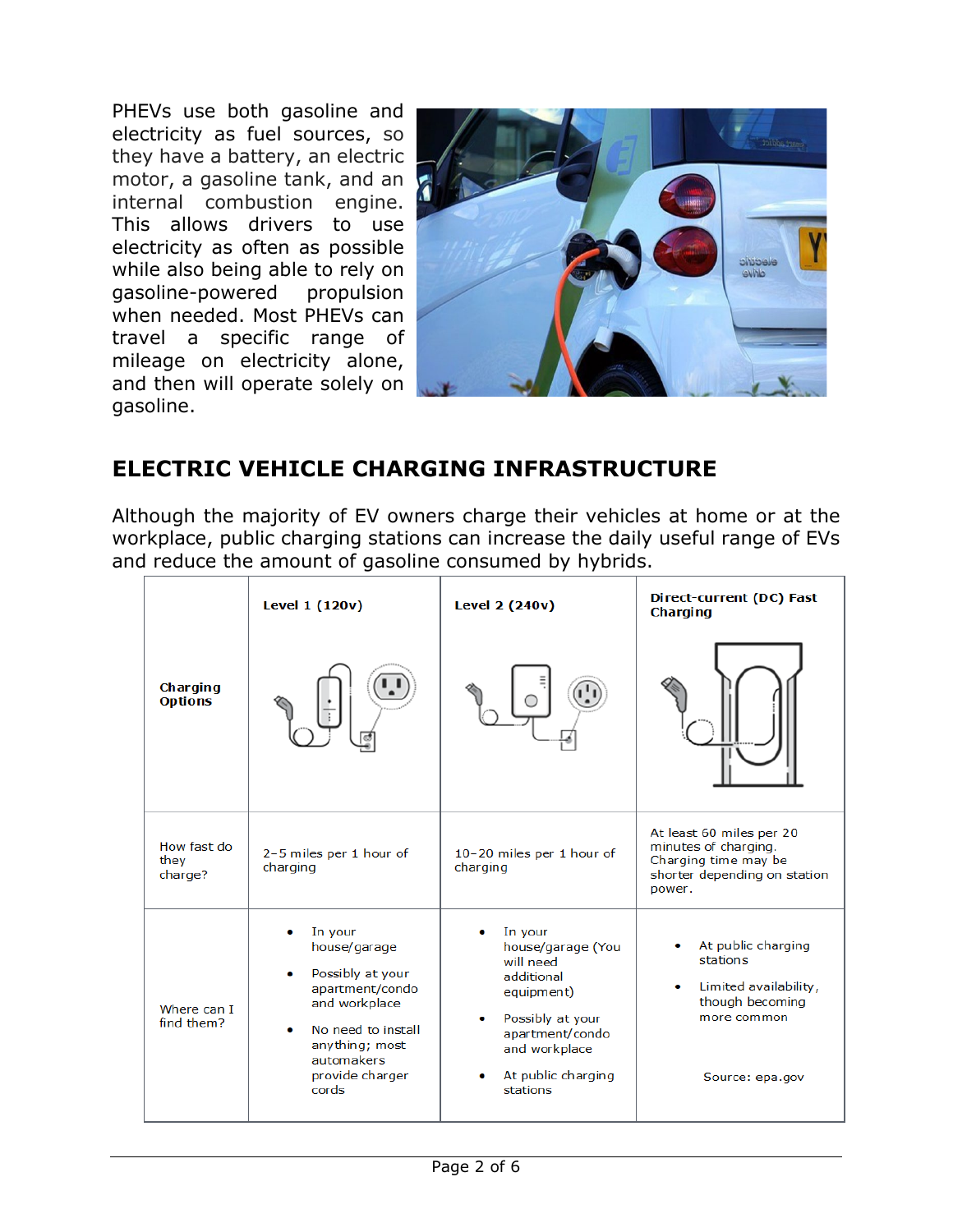Charging equipment is classified by the rate at which the batteries are charged. Charging times vary based on how depleted the battery is, how much energy it holds, the type of battery, and the type of charging equipment (e.g., charging level and power output). The charging time can range from less than 20 minutes to several hours or more, depending on these factors. Charging options are defined as Level 1 (120v), Level 2 (240v), and Direct Current (DC) Fast Charging.

#### Inductive Charging

Inductive charging equipment, which uses an electromagnetic field to transfer electricity to an EV without a cord, has been introduced commercially. Currently wireless charging stations are available for transit or other fleet operations.

#### In-Road Charging

According to the Florida Department of Transportation (FDOT) Electric Vehicle Charging Station Master Plan (EVMP), Florida's managed lanes provide an excellent opportunity to facilitate in-lane charging. This would allow vehicles to charge while in motion or stationary over specially equipped roadways without the need to plug in. EVs must have on-board equipment to facilitate this type of charging.

### **EXISTING CONDITIONS – ST. LUCIE COUNTY**

St. Lucie County's bus system is called Area Regional Transit (ART). The County contracts out the transportation program to MV Transportation. The County is responsible for the creation and major maintenance of the facilities used by transit. MV's management and daily operations headquarters is located in Fort Pierce. MV uses intermodal bus transfer stations located in Fort Pierce and in Port St. Lucie.

The Fort Pierce Intermodal facility is mostly an open-air structure. The site includes parking spaces for cars, bike racks, a drivers' lounge, a staffed ticket sales booth, and handicapped accessible public restrooms. The facility has a waiting area lined with benches that could seat up to 150 people. There are five bus bays. Fort Pierce Intermodal staff monitors the facility to maintain a clean safe environment for the passengers and staff using the facility.

The Port St. Lucie Intermodal features a covered canopy with picnic tables owned and maintained by the City of Port St. Lucie. The site includes numerous parking spaces for cars, bike racks, and four bus bays. The facility is located across the street from the Port St. Lucie Community Center where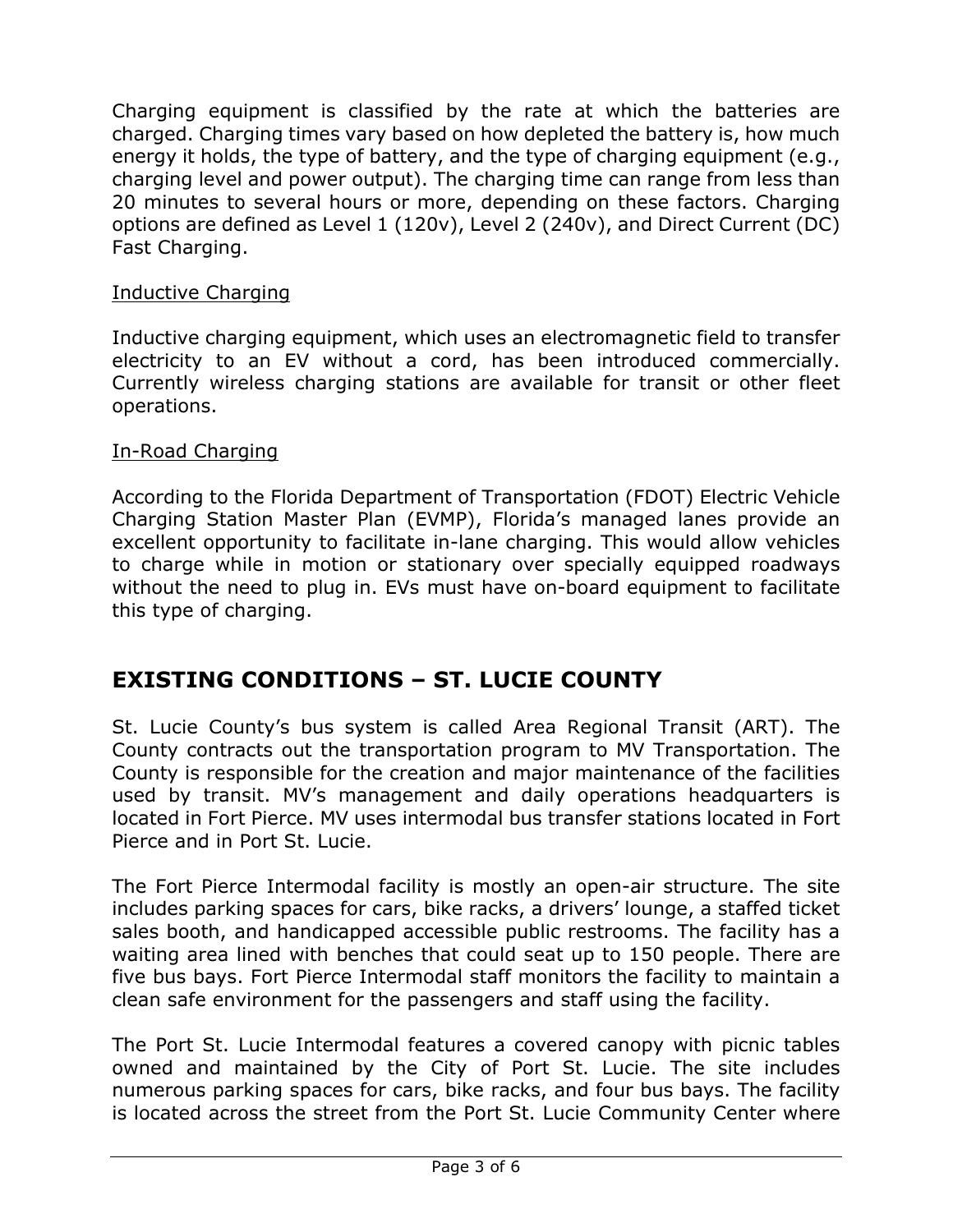restrooms are available for passengers and drivers. St. Lucie County is collaborating with the City of Port St. Lucie to redesign the Port St. Lucie Intermodal Station.

St. Lucie County is at the concept-planning stage for a new Transit Operations and Maintenance Center along Selvitz Road north of Midway Road. Currently, transit services are spread across multiple facilities such that transit operations, administration, vehicle parking, and privately operated fleet maintenance are all conducted at different sites. The new facility would consolidate all of these transit functions at one site. Construction of the facility will depend on when the County can secure additional funding.

Currently, St. Lucie County's bus and support vehicles fleet contain no EVs, HEVs, or PHEVs. According to the County's Transit Asset Management (TAM) Plan, the ART has a fleet of approximately 40 buses and maintains a spare ratio of vehicles adequate for the transportation program. As service demand increases and funding is available, the ART will expand its fleet size to



accommodate service needs and replace existing vehicles as indicated by the TAM plan.

## **TRANSITIONING TO ELECTRIC VEHICLES**

EVs have an advantage over internal combustion vehicles in terms of energy and fuel efficiency as well as maintenance costs. St. Lucie County could benefit from transitioning its existing fleet to electric vehicles.

Once the fleet electrification process begins, the County must ensure that EV charging infrastructure is in place. There are numerous factors to consider when deciding on the right infrastructure. Determining how much energy is needed, when the vehicles will be charged and how often, and how quickly the vehicles need to be charged, are all part of the decision-making process. Consultant services could be sought to obtain detailed advice on how to best select, install and maintain the right charging solutions for fleet electrification.

# **FEDERAL RESPONSE**

Funding is available through the federal government and other sources to support the electrification of St. Lucie County's public transportation fleet.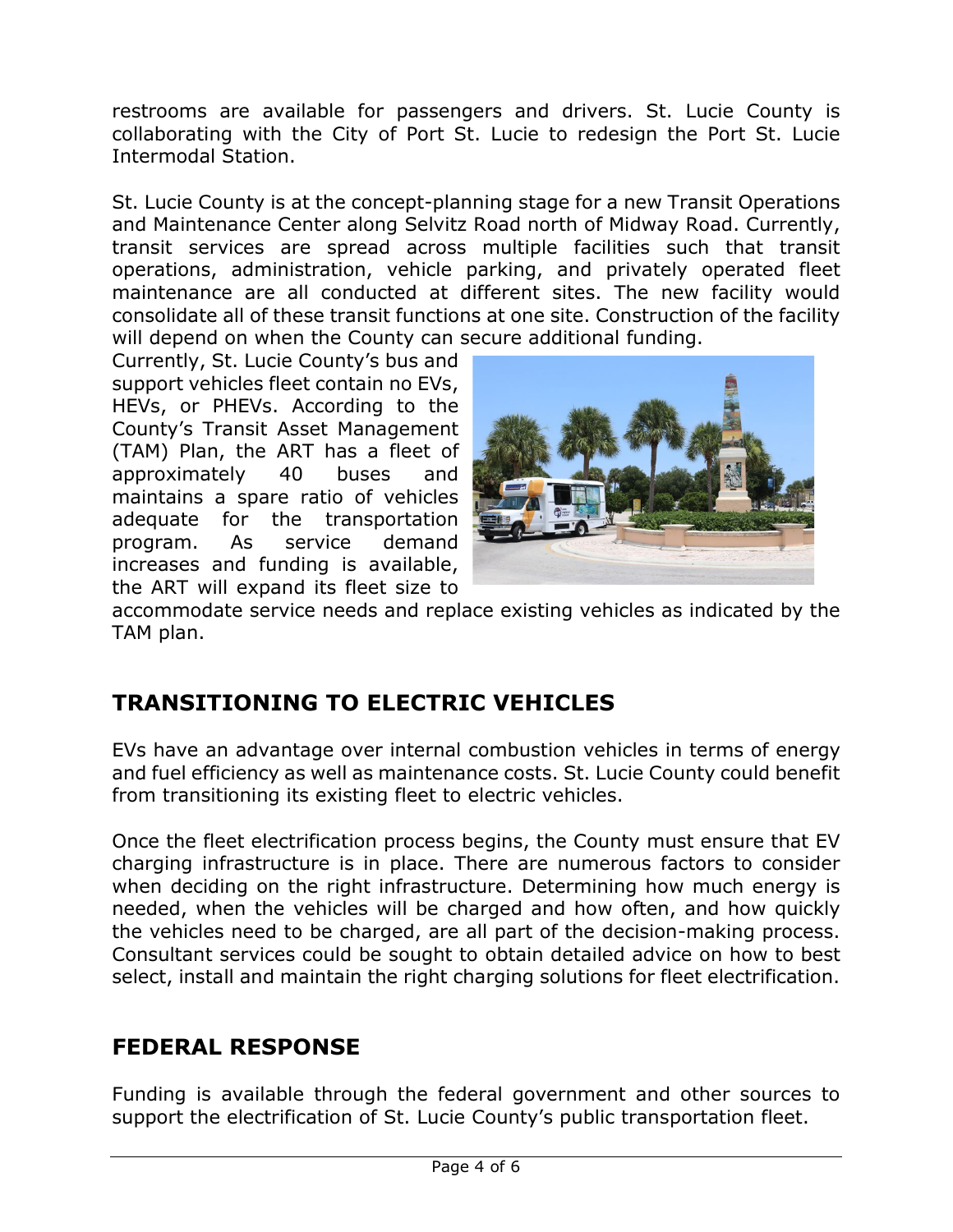The federal Bipartisan Infrastructure Law (BIL) was passed in 2021. According to a press release issued by the U.S. Department of Transportation (DOT), under the BIL, Florida would expect to receive about \$198 million



over five years to support the expansion of an EV charging network in the state. Florida will also have the opportunity to apply for grants out of the \$2.5 billion available for EV charging.

In February 2022, U.S. DOT published guidance for States and cities to strategically deploy EV charging stations to build out a national network along the nation's highway system.

### **STATE RESPONSE**

Florida law required the Florida Department of Transportation (FDOT) to coordinate, develop, and recommend a Master Plan for the development of electric vehicle charging station



infrastructure along the State Highway System. FDOT's Electric Vehicle Infrastructure Master Plan (EVMP) provides a comprehensive course of action for transit agencies to realize cost savings by switching to EVs. Acknowledging that fleet managers need to evaluate where and how to charge their vehicles, the EVMP provides the following considerations to support decision-making:

- The majority of vehicles will be light-duty (LD), but some may be medium-duty (MD) vehicles, charging infrastructure is the same
- Primary charging demands will be met with on-premise (i.e., depot, yard) using Level 2 chargers
- Secondary charging demands may be met using off-site publicly accessible DCFC as needed
- Charging is primarily conducted within the bus depot, but en-route charging can extend daily operations
- When en-route charging is not feasible, multiple buses may be needed to cover longer routes traditionally served by one diesel bus
- Battery size and charging strategy are critical to ensure maximum en-route time
- Transit fleet fuel sources have evolved from petroleum (diesel) to natural gas and now electricity, requiring substantial investment to deliver energy to their vehicles